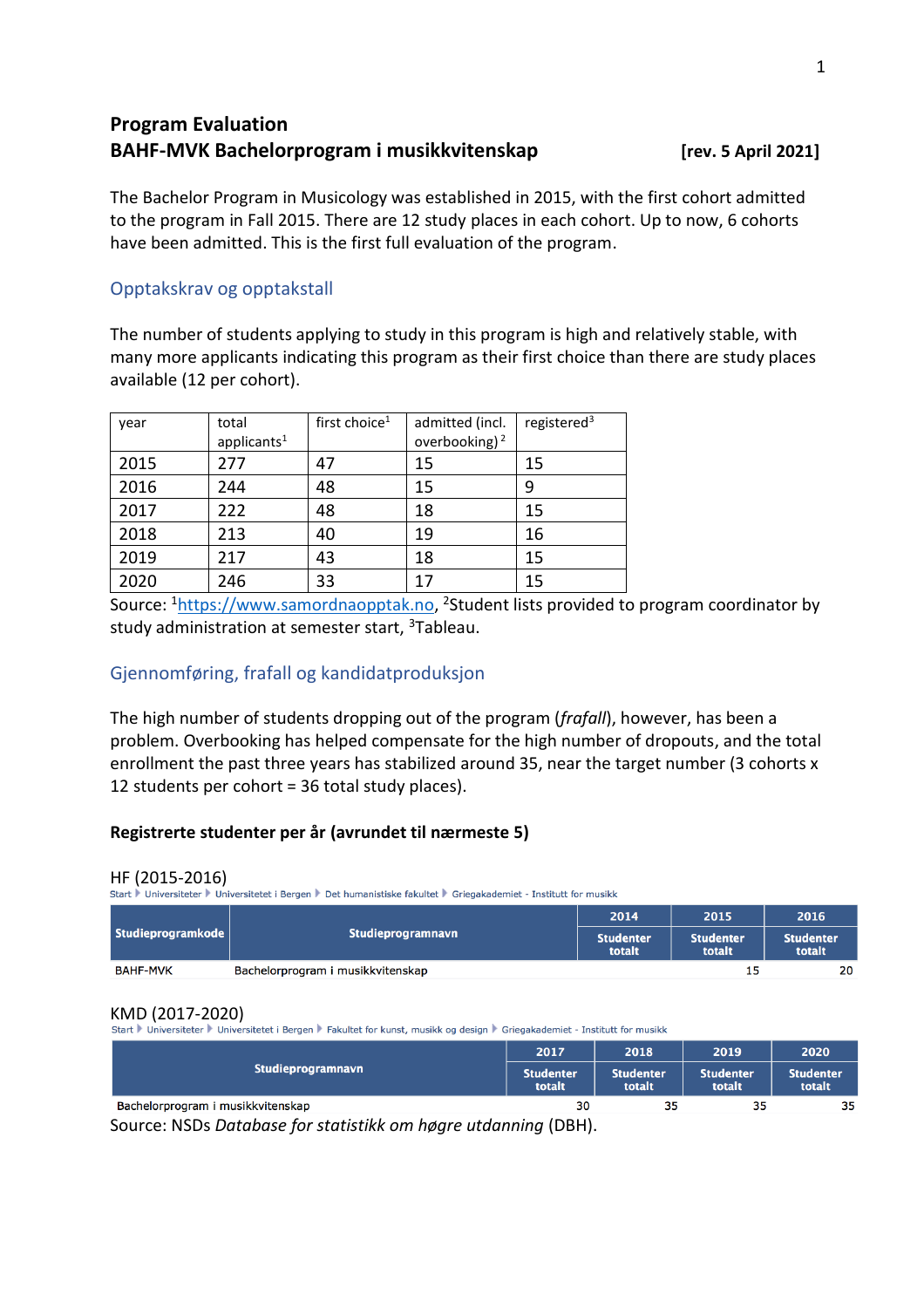It is recommended that we continue to overbook at the current rates (ca. 18) in anticipation that some students will not show up at the beginning of their first year, or drop out later, in order to maintain the desired total enrollment and graduation rate.

## **Beståtte studiepoeng**

The study program's norm and goal for total credits completed per semester is 12 students/cohort x 30 credits (full-time courseload) x 3 simultaneous cohorts = 1080 credits. While we have not achieved that goal, we have since Fall 2017 (the first semester when there were 3 simultaneous cohorts) seen a net growth in the total number of credits completed per semester.

|      | <b>Spring</b> |                    |                                     | Fall    |                    |                                     |
|------|---------------|--------------------|-------------------------------------|---------|--------------------|-------------------------------------|
| Year | Credits       | Active<br>students | Credits<br>completed<br>per student | Credits | Active<br>students | Credits<br>completed<br>per student |
| 2015 |               |                    |                                     | 255     | 15                 | 17.00                               |
| 2016 | 360           | 15                 | 24.0                                | 355     | 22                 | 16.14                               |
| 2017 | 405           | 23                 | 17.61                               | 515     | 31                 | 16.61                               |
| 2018 | 550           | 23                 | 23.91                               | 540     | 33                 | 16.36                               |
| 2019 | 630           | 32                 | 19.69                               | 590     | 34                 | 17.35                               |
| 2020 | 675           | 30                 | 22.50                               | 680     | 33                 | 20.61                               |

Source: Tableau

Despite this net growth in total number of credits completed, we are still at only about 60% of the goal for number of credits completed per student per semester (680 out of 1080). Some of this lag can be accounted for in that some students are studying only half-time (whether officially registered that way or not), and thus are not progressing according to the norm.

# **Tiltak**

In the initial design of the study program implemented when the program was established, the entire package of first-semester courses (ExPhil, 2 ExFac courses, total 30 credits) from the Humanities Faculty (HF) was incorporated as the first semester of study in the program. This was discussed with the student representatives to the musicology program board in a meeting in May 2018. The students noted the following (quoted from report from the meeting):

"Tilbakemeldingen ang. organisering av studieprogrammet var at det er ønskelig med minst ett obligatorisk emne i første semester som samler alle nye musikkvitenskapstudenter og dermed bidrar til et bedre fellesskap."

Changes in HF's course offerings from Fall 2019 also made one of the ExFac courses less relevant to include in the study program. As a concrete measure, the program board decided to create and implement beginning in Fall 2020 a new obligatory first-semester course, *MVK100 Innføring i musikkvitenskap*, which took the place of one of the ExFac courses. It is hoped that this new course, in addition to being relevant for the study subject itself, will also have the effect of helping the students gain a sense of community within their cohort from the very beginning of their studies. It is too early to know if this change will have a lasting effect; anecdotally it can be noted that of the 15 students who began in the program in Fall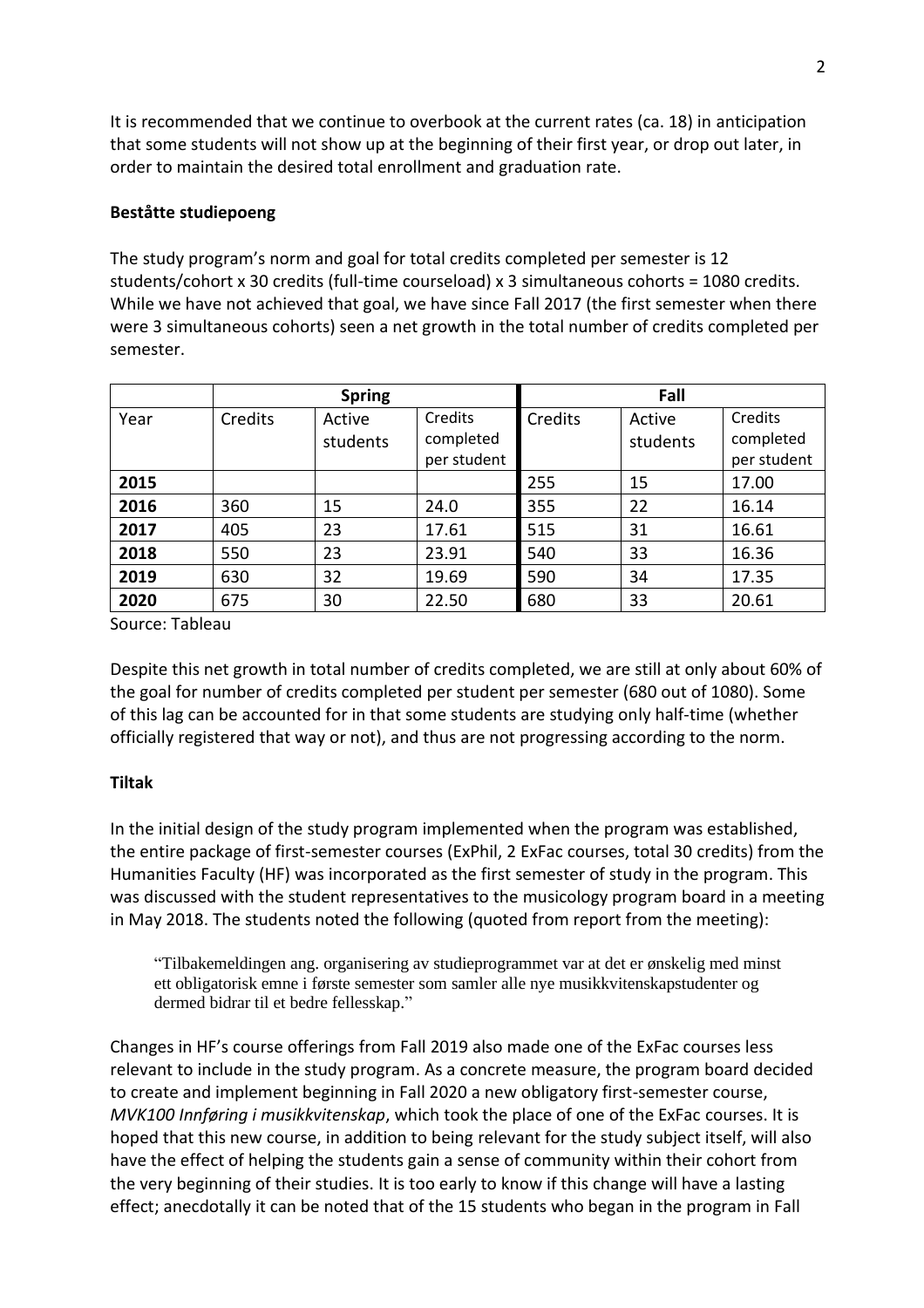2020 when this course was first required, 12 of them have continued and are registered in Spring 2021.

## **Kandidatproduksjon**

From the 6 cohorts that have been admitted, 11 students from the first 3 cohorts have finished the degree and graduated. At the time of writing, during the current semester (Spring 2021) 11 students are registered for MVK250 Bacheloroppgave (by far the highest number ever, and close to the norm of 12) and are scheduled to turn in their bachelor theses in mid-May 2021 and finish the degree in June. If all of these finish, it will be a doubling in one semester of the total number of students completing the program and receiving the degree since the program began.

| year | candidates graduated |
|------|----------------------|
| 2017 |                      |
| 2018 |                      |
| 2019 |                      |
| 2020 |                      |

## Vurdering av læringsmiljø

In the annual national student survey (*Studiebarometer*) for the year 2019 (the only year for which results are available for the musicology study program), results under the heading *Læringsmiljø* are reasonably high (3.7 overall, and 3.5 or better on a 5 point scale) in most areas. The table below shows these results (left column: musicology, right column: average of all study programs in music).

| Læringsmiljø                                                                  | 3,7 | 3,9 |
|-------------------------------------------------------------------------------|-----|-----|
| Skala: 1-5 (1 = Ikke tilfreds - 5 = Svært tilfreds). Hvor tilfreds er du med: |     |     |
| Det sosiale miljøet blant<br>studentene på studieprogrammet                   | 3,2 | 4.2 |
| Det faglige miljøet blant studentene<br>på studieprogrammet                   | 3,3 | 4,0 |
| Miljøet mellom studentene og de<br>faglig ansatte på studieprogrammet         | 3.7 | 4.0 |
| Lokaler for undervisning og øvrig<br>studiearbeid                             | 3,0 | 3,5 |
| Utstyr og hjelpemidler i<br>undervisningen                                    | 3,7 | 3,7 |
| Bibliotek og bibliotekstjenester                                              | 4,7 | 4,1 |
| IKT-tjenester (f.eks.<br>læringsplattformer, programvare<br>og PC-tilgang)    | 4.6 | 3,5 |

Source: https://www.studiebarometeret.no/no/student/studieprogram/1120\_bahf-mvk/ , accessed 29 April 2020.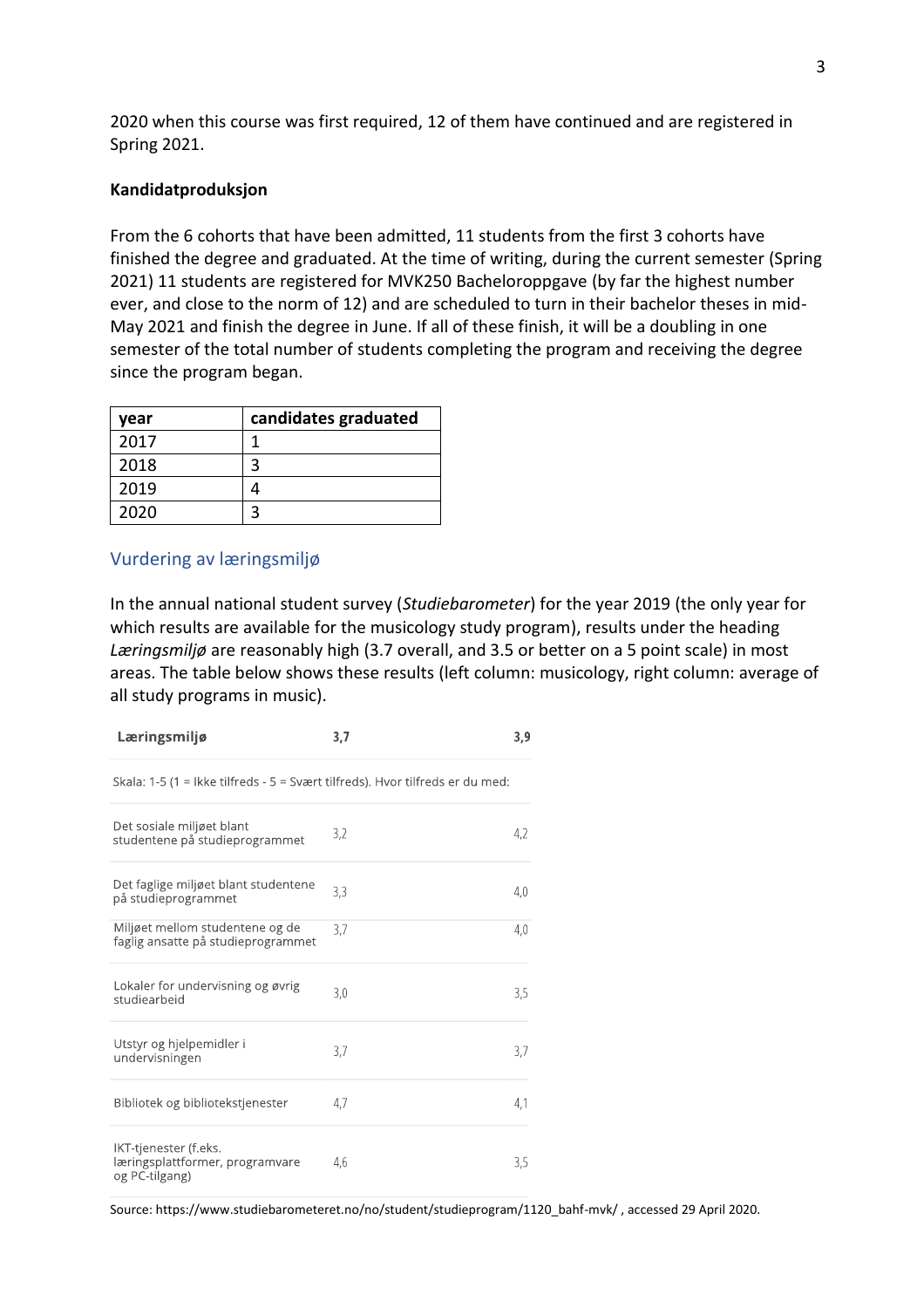The three areas with comparatively lower scores are the social and professional environment among the students, and physical spaces for teaching and other student work. (Physical spaces will be discussed separately below under *Infrastructure*.)

In regard to the social environment among the students, some insight into this was provided by the student representatives to the musicology program board in a meeting in May 2018. An excerpt from the report from that meeting, also quoted from above, follows:

"Slik det er nå, oppleves programmet fragmentert og studentene føler at de har et ikke eksisterende «klassemiljø». Dette er uheldig for studentenes læringsmiljø. Forslag til tiltak kan være å implementere mer gruppearbeid som obligatorisk undervisningsaktivitet, men det er ønskelig å undersøke dette nærmere ved en spørreundersøkelse og ved emneevalueringer. Andre utfordringer ang. læringsmiljø er at studentene er svært blandet i alder og bakgrunn, og noen konsekvenser av dette er at studenter ofte har individuelle studieløp og ikke følger normal progresjon. Derfor skaper dette igjen utfordringer for samhold i miljøet. Forslag til tiltak kan f.eks. være faglige samlinger ca. en gang i måneden etterfulgt av noe sosialt."

Some measures contributing to the social and professional environment for the students include: In the courses *MVK101 Musikkproduksjon* and *MUV280 Popular Music Studies*, the students have assignments in which they work together in small groups (*gruppearbeid*) on practical projects or presentations. The course MVK101 (first year, second semester) also includes cooperation with the music therapy course MUTP105, in which the musicology and music therapy students work together in producing "house concerts." The cantina in the Grieg Academy provides a space for socializing between classes, but is not used much by the musicology students when their classes are elsewhere on campus (see below under st*infrastructure*). In the course *MVK110 Hovudinstrument musikkvitskap*, while the students study their instruments individually, they have made a band to accompany each other during their exam concert.

# Kvalitetssikring

The musicology staff have been a bit slow in implementing the new quality system approved by UiB in 2018. A few courses have not yet had a full evaluation (including student evaluation). A comprehensive plan has now been made with a schedule (see Appendix 5), and discussed in the program board, to fully implement the new system, and it is expected that the yearly self-assessments (*egenvurdering*) and triennial course evaluations will now be completed as required.

The program board approved a recommendation for an external peer reviewer for the program in late 2017, and this was approved by the Grieg Academy's department board in January 2018 and sent to the faculty. The process of formally naming the external evaluator was, however, delayed at the faculty level. This issue has now been solved, and it is expected that the external peer reviewer will begin his work soon.

One major change, mentioned above, in the structure of the program with implications for improved quality is the introduction of the new required introductory course *MVK100 Innføring i musikkvitenskap* during the first semester of study in Fall 2020. It is hoped this new course will, in addition to providing a wide grounding in musicology as an area of study,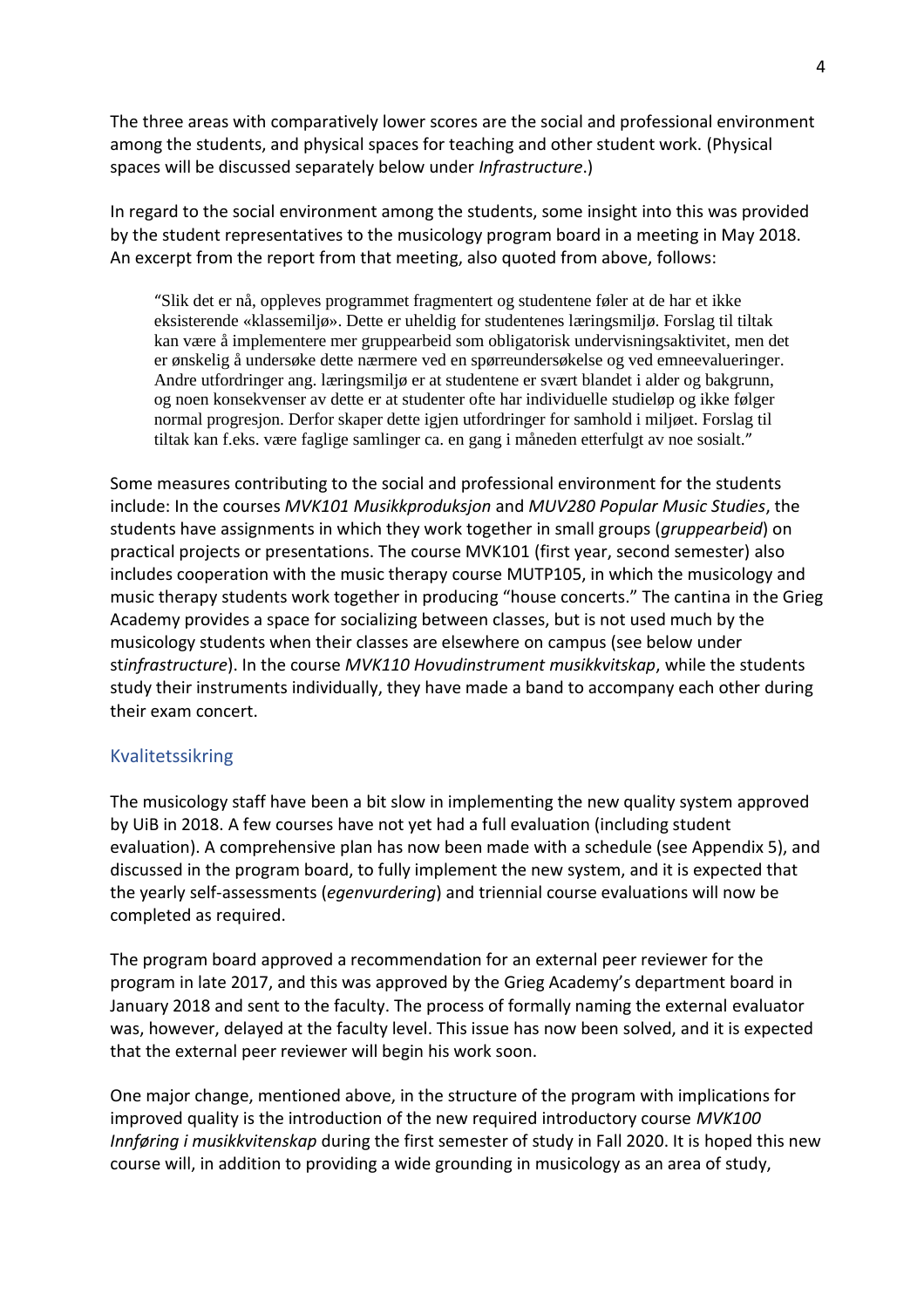contribute to retaining students and help create a better sense of community as each new cohort of students begins their studies together.

# Studentinvolvering

There is a position for a student representative  $(+ a$  substitute) on the program board, though it has sometimes been a challenge to find students willing to take this position and actively follow and contribute to the program board's work. Coordinators of individual courses implement changes based on student comments in course evaluations. As discussed above, one major structural change in the program implemented in Fall 2020, the creation and starting up of the new course *MVK100 Innføring i musikkvitenskap* as a first-semester course replacing an ExFac course at the Faculty of Humanities (HF), was in part a response to students' requests to have a course in their major area of study already in the first semester, rather than a full-time load of courses at the HF.

In Fall 2020, KMD introduced on a provisional basis a new student mentor scheme in which a third year musicology student has served as a mentor for the incoming first-year students. While the duties assigned to the student mentor in musicology were limited in scope (primarily helping the new students with various practicalities during orientation week at the start of the Fall semester), the scheme has been successful and will be continued. As the academic staff learn more about what duties the student mentor can be assigned to, they will make more extensive use of this resource.

In early Spring 2021, the students requested through the student mentor a meeting with the program coordinator to discuss the relationship between the study of musicology and possible career paths. This meeting has been scheduled for the first week after the Easter holiday.

# Studieplan

The complete study plan for the Bachelor in Musicology is included as an appendix to this report. The study plan correctly and completely presents the program's structure, contents, and progression. In a normal progression, the fifth semester of study includes entirely elective courses, making it possible for students to go out on international exchange to another university.

# Nivå på læringsutbyttet

## The learning outcomes for the Bachelor Program in Musicology are as follows:

### **Kunnskap**

Kandidaten..

- viser grunnleggjande kunnskap om musikken sine funksjonar i kulturelt og samfunnsmessig perspektiv.
- dokumenterer kunnskap om musikkhistorie, musikalske tradisjonar, stil og estetikk.
- viser evne til kritisk fortolking av musikk i ulike samfunnsmessige, kulturelle og historiske kontekstar. **Ferdigheiter**

## Kandidaten..

- kan oppdatere eigen kunnskap, reflektere rundt eigen praksis og faglege problemstillingar, og tar ansvar for eiga fagleg utvikling.
- orienterer seg i forsking innanfor fagområdet og brukar dette i eige arbeid.
- kommuniserer munnleg og skriftleg omkring musikkfaglege problemstillingar, i fagmiljø og med publikum.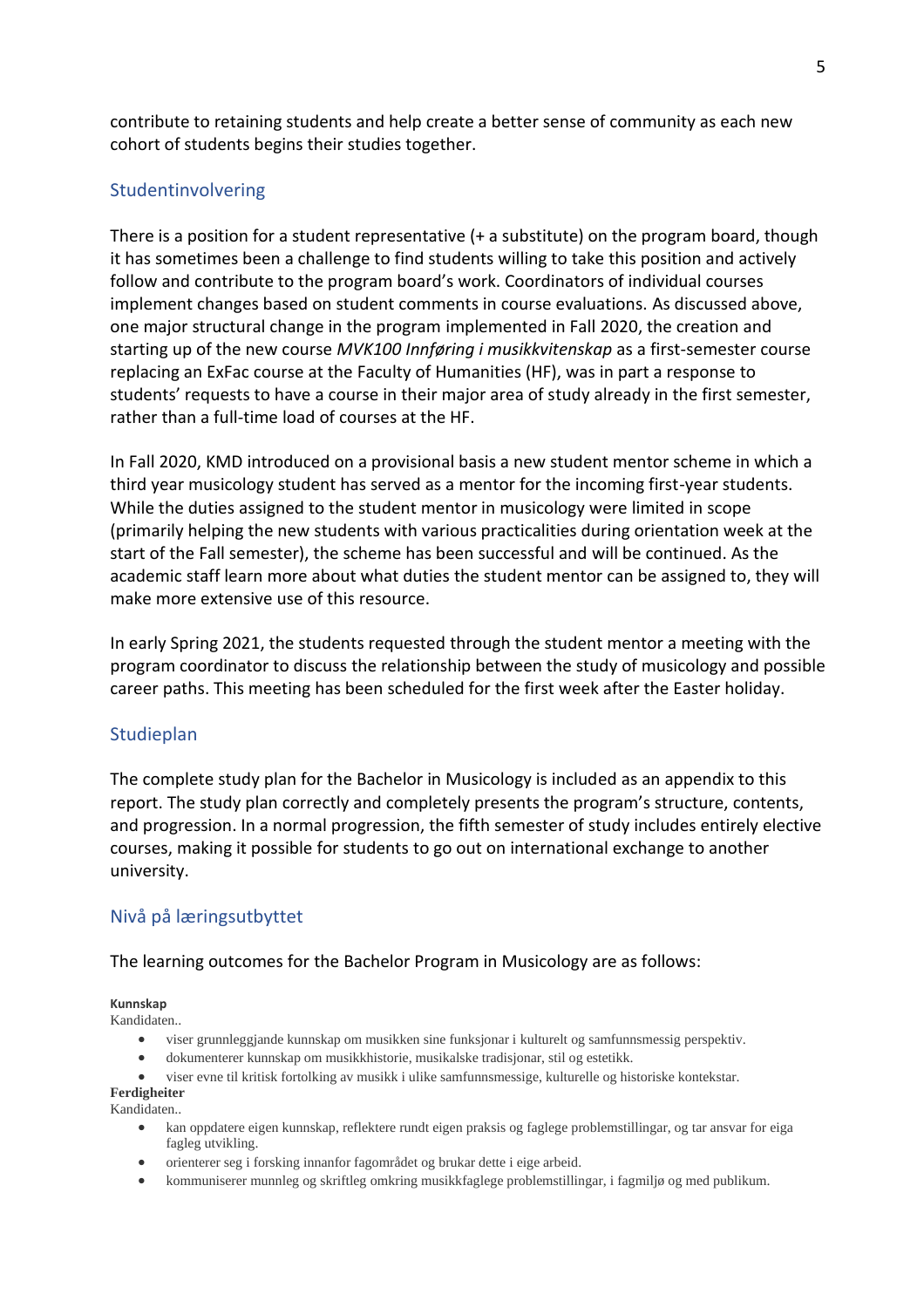## **Generell kompetanse**

Kandidaten..

- relaterer seg til musikklivet og -bransjen sine krav og forventningar.
- kjenner til og relaterer seg reflektert til fag- og yrkesetiske retningslinjer og problemstillingar.
- arbeider målretta og sjølvstendig, åleine og saman med andre.

The learning outcomes for the program as a whole and for the individual courses are expressed using the descriptors (knowledge, skills, general competence) indicated in the National Qualifications Framework (NKR). The learning outcomes are on the correct level within the NKR levels [6 – Bachelor (1. cycle)].

## Læringsutbytte – Innhold og oppbygging

The following table shows the structure and study progression for the bachelor degree. Courses shaded gray within the table are required.

| 1. sem | $MVK100$ Innføring i musikkvitenskap   Ex. phil.         |                   |                                                    |                       | Ex. fac. (akademisk skriving)   |                    |
|--------|----------------------------------------------------------|-------------------|----------------------------------------------------|-----------------------|---------------------------------|--------------------|
| 2. sem | MUG105 Music in World Cultures (15 stp.)                 |                   | MVK101 Musikkproduksjon (15 stp.)                  |                       |                                 |                    |
| 3. sem | MUV280 Popular Music Studies (15 stp.)   MUF101 (Musikk, |                   |                                                    | Musikkhistorie:       |                                 | MVK102 Å skrive    |
|        |                                                          | kultur og samfun) |                                                    | MUG117 klassisk eller |                                 | om musikk (5 stp.) |
| 4. sem | $(15$ stp.)<br>Frie studiepoeng/Valemne 1 (15 stp.)      |                   |                                                    |                       | MUG118 jazz $(10 \text{ str.})$ |                    |
| 5. sem | Frie studiepoeng/Valemne 2 (15 stp.)                     |                   | Frie studiepoeng/Valemne 3 (15 stp.)               |                       |                                 |                    |
| 6. sem | Frie studiepoeng/Valemne 4 (15 stp.)                     |                   | MUV250 Bacheloroppgave i musikkvitenskap (15 stp.) |                       |                                 |                    |

Elective courses (*frie studiepoeng/valgemner*) that the students can choose from include (but are not limited to) the following:

MVK110 Hovudinstrument musikkvitskap MVK104 Grieg Studies MVK105 Innføring i norsk folkemusikk MVK210 Music, Gender and Sexuality MVK230 Russian Music: Concert Hall to Dance Club

The learning outcomes at the level of the program as a whole express the knowledge, skills, and general competence the student attains in the courses included in the program. These learning outcomes are particularly expressed in individual courses as follows:

#### **Kunnskap**

*Kandidaten viser grunnleggjande kunnskap om musikken sine funksjonar i kulturelt og samfunnsmessig perspektiv.* MUF101 Musikk, kultur og samfunn, MUG105 Music in World Cultures, MUV280 Popular Music Studies

*Kandidaten dokumenterer kunnskap om musikkhistorie, musikalske tradisjonar, stil og estetikk*.

MUG117/118 Musikkhistorie (klassisk/jazz), MUG105 Music in World Cultures, MUV280 Popular Music Studies, all the elective courses listed above

*Kandidaten viser evne til kritisk fortolking av musikk i ulike samfunnsmessige, kulturelle og historiske kontekstar*.

All the elective courses listed above, MUV280 Popular Music Studies

### **Ferdigheiter**

*Kandidaten kan oppdatere eigen kunnskap, reflektere rundt eigen praksis og faglege problemstillingar, og tar ansvar for eiga fagleg utvikling*.

MVK100 Innføring i musikkvitenskap, MUF101 Musikk, kultur og samfunn, MVK250 Bacheloroppgave *Kandidaten orienterer seg i forsking innanfor fagområdet og brukar dette i eige arbeid*.

MVK100 Innføring i musikkvitenskap, MUV280 Popular Music Studies, MVK250 Bacheloroppgave *Kandidaten kommuniserer munnleg og skriftleg omkring musikkfaglege problemstillingar, i fagmiljø og med publikum*.

MVK250 Bacheloroppgave, MUF101 Musikk, kultur og samfunn, MUV280 Popular Music Studies, all the elective courses mentioned above

### *Generell kompetanse*

*Kandidaten relaterer seg til musikklivet og -bransjen sine krav og forventningar*.

MVK101 Musikkproduksjon, MVK102 Å skrive om musikk

*Kandidaten kjenner til og relaterer seg reflektert til fag- og yrkesetiske retningslinjer og problemstillingar*. MVK102 Å skrive om musikk, MUG105 Music in World Cultures (esp. in the required field work project)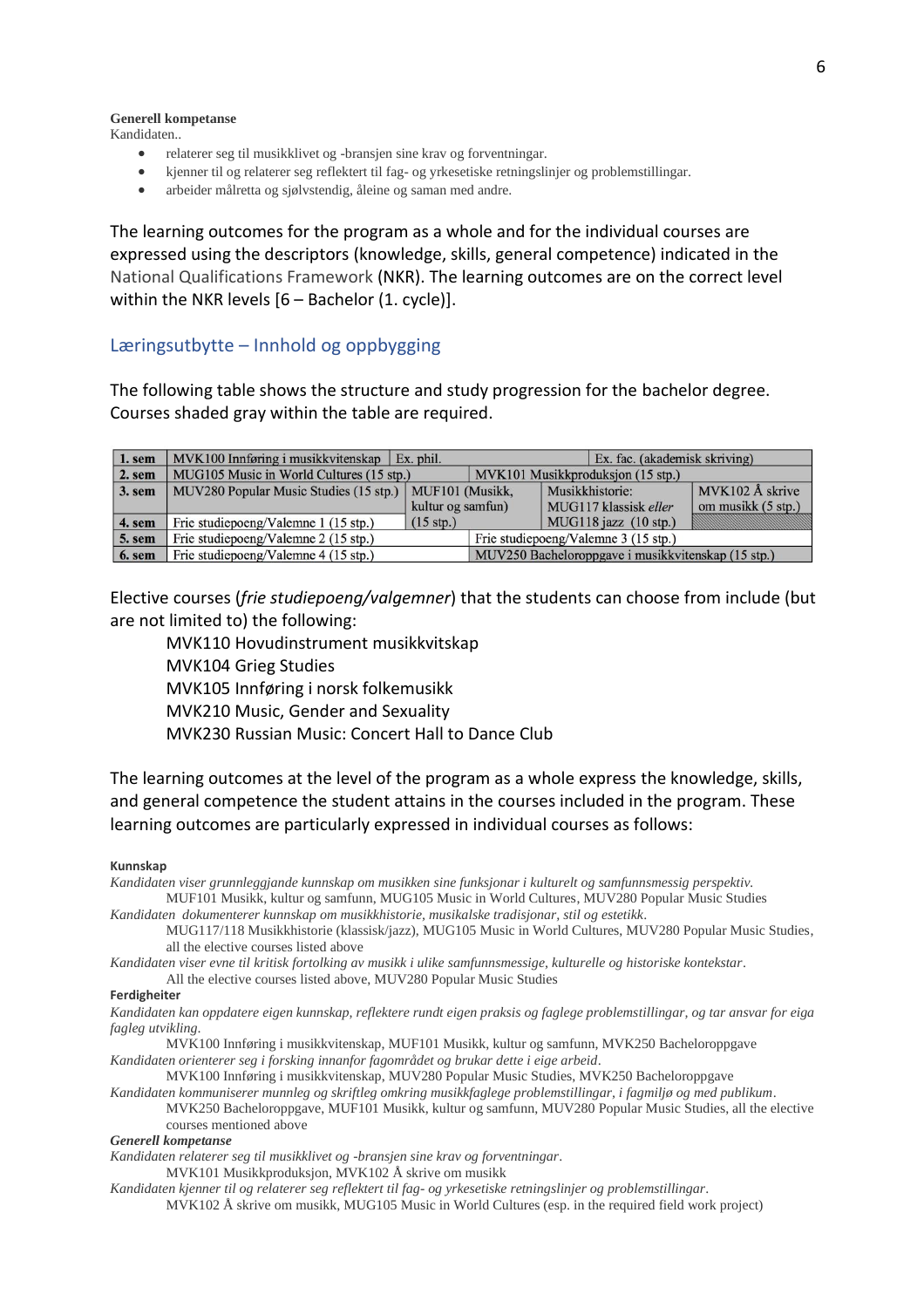*Kandidaten arbeider målretta og sjølvstendig, åleine og saman med andre*. Especially MVK250 Bacheloroppgave, but actually all courses included in the program.

The study progression is designed to cumulatively build up the student's knowledge, skills, and general competence over the course of the three years of study. A brief accounting for the study progression follows.

## *First year:*

The first semester includes, alongside the ExPhil and ExFac courses offered in the Humanities Faculty, the course *MVK100 Innføring i musikkvitenskap*; this course includes an introduction to scientific literature, including literature search and constructing an annotated bibliography on a topic chosen by the student, followed by lectures (taught by different faculty members) on historical musicology, critical musicology, feminist musicology, ethnomusicology, archiving/collection, and the sociology of music. The course is thus designed to give a holistic overview of the field of musicology, broadly defined and as taught and researched within the department. The assignments (an annotated bibliography and a paper based on the reading list, designed to require the students to synthesize the different topics covered in the course) require the students to develop their skills in literature search and in writing critically about the field. The different areas of study introduced in this course are followed up in more detail in later course work.

The second semester includes two courses. *MUG105 Music in World Cultures* provides an overview of selected world musical traditions, chosen in such a way as to illustrate the wide range of topics studied and methodologies used in ethnomusicology. Lectures also include units on research methodology for ethnomusicological field work. The assignments, a review of a scholarly monograph in ethnomusicology and a paper based on a short-term field work project carried out during the semester, are designed to allow the students to assess a booklength "piece" of ethnomusicological research, and to actively "learn by doing" a research project in which they gather data and organize and present it in both oral and written forms. The course *MVK101 Musikkproduksjon* is designed to introduce the students to various (especially practical) aspects of music production, including the use of sound equipment, concert production, attaining funding, project management, musical entrepreneurship, and the nature of the music business today. The assignments are all practically oriented, including concert production, application writing, and (new in Spring 2021) creating a musical track in a cloud-based digital audio workstation.

## *Second year:*

The second year of study includes a variety of courses that build up the student's knowledge base and/or provide them tools for critical analysis of music in different historical, social, and cultural contexts. The students take a least one music history course (*MUG117 Musikkhistorie – klassisk* or *MUG118 Musikkhistorie – jazz*; students choosing one of these to fulfill the music history requirement may also choose the other as an elective course) in which they gain knowledge of different musical expressions in terms of history, style, and aesthetics. As well as written work, these courses also include a required listening list (*lyttepensum*) the students are examined on. The course *MUF101 Musikk, kultur og samfunn* is required of all BA students in the department, and thus provides a meeting point for students in musicology, music performance/composition, and music therapy. The course is designed to provide tools for the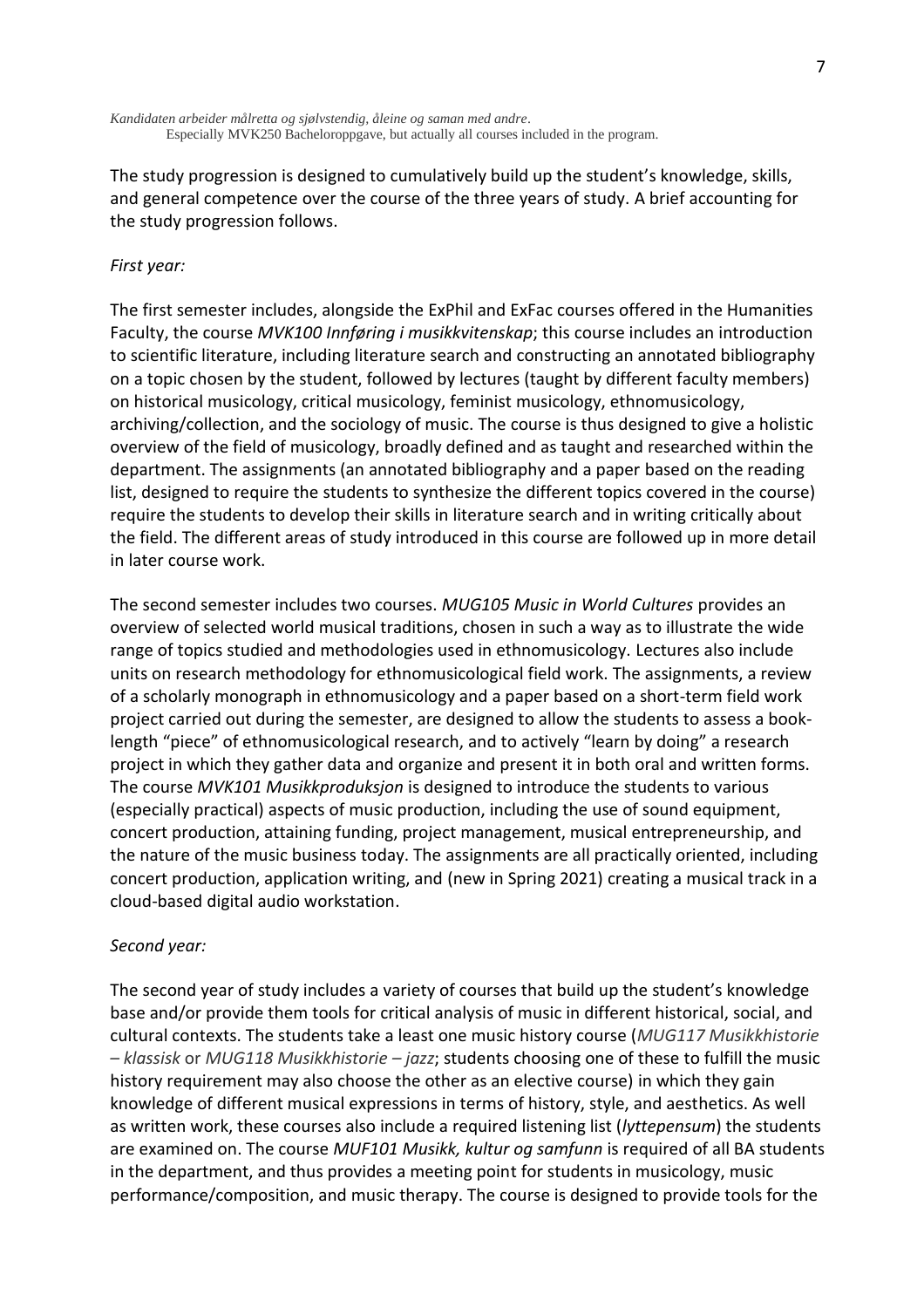students' critical thinking about their own practice in relation to music as both aesthetic object and social phenomenon. The exam in this course is a written essay on a given topic in which the students are required to reflect on the course content in relation to their own practice.

The course *MUV280 Popular Music Studies* is designed around different critical topics such as technology, gender, authenticity, and globalization which are current in the academic study of popular music. Significant portions of the course are also based on the teachers' own research in this field (i.e. *forskningsbasert undervisning*). The exam for this course is a research paper on a topic chosen by the student, for which the students need to identify and choose both the material to be analyzed and relevant scholarly literature (*særpensum*) to engage with. The students present their work both orally in seminar and in written form.

The course *MVK102 Å skrive om musikk* concentrates on practical work within different genres of music journalism, and thus gives students knowledge and tools they can use in future employment outside of a specifically academic context.

Students also take an elective course (*valgemne*) during the second semester of the second year, choosing from among courses taught by the musicology faculty, or in other departments within the university.

## *Third year:*

The first semester of the third year of study includes only elective courses. This allows students to go out for study abroad and/or explore their own academic interests. The culmination of the bachelor program is *MVK 250 Bacheloroppgave i musikkvitenskap*. In this course the students research and write on a musicological topic of their own choice, in consultation with an assigned advisor. The students present their work in both oral form in seminar and as a written research paper. The course requires the students to work independently. Students are expected to draw upon the different theoretical and methodological "tools" they have built up during their course of study and apply them to a concrete musicological research question. Simultaneously with the bachelor thesis in the final semester, students also take one more elective course.

As this overview demonstrates, all the learning outcomes at the program level are accounted for in individual courses within the study progression, and all courses within the study progression incorporate one or more of the program-level learning outcomes.

## Infrastruktur

As is well-known, the Grieg Academy has long struggled with attaining and maintaining adequate infrastructure for its activities, especially in regard to the building and teaching spaces it has at its disposal. As a study program within the Grieg Academy, the Bachelor Program in Musicology shares in this struggle. There is, in particular, pressure on the department in terms of having adequate and suitable teaching spaces within its main building in Nygård skole. Most of the rooms used for teaching within the department are not designed for lecture-style teaching; many are used both for lectures and for practical activities such as rehearsals and students' individual practice on their instruments. When teaching within the Grieg Academy, teachers in musicology frequently must take time to rearrange the tables and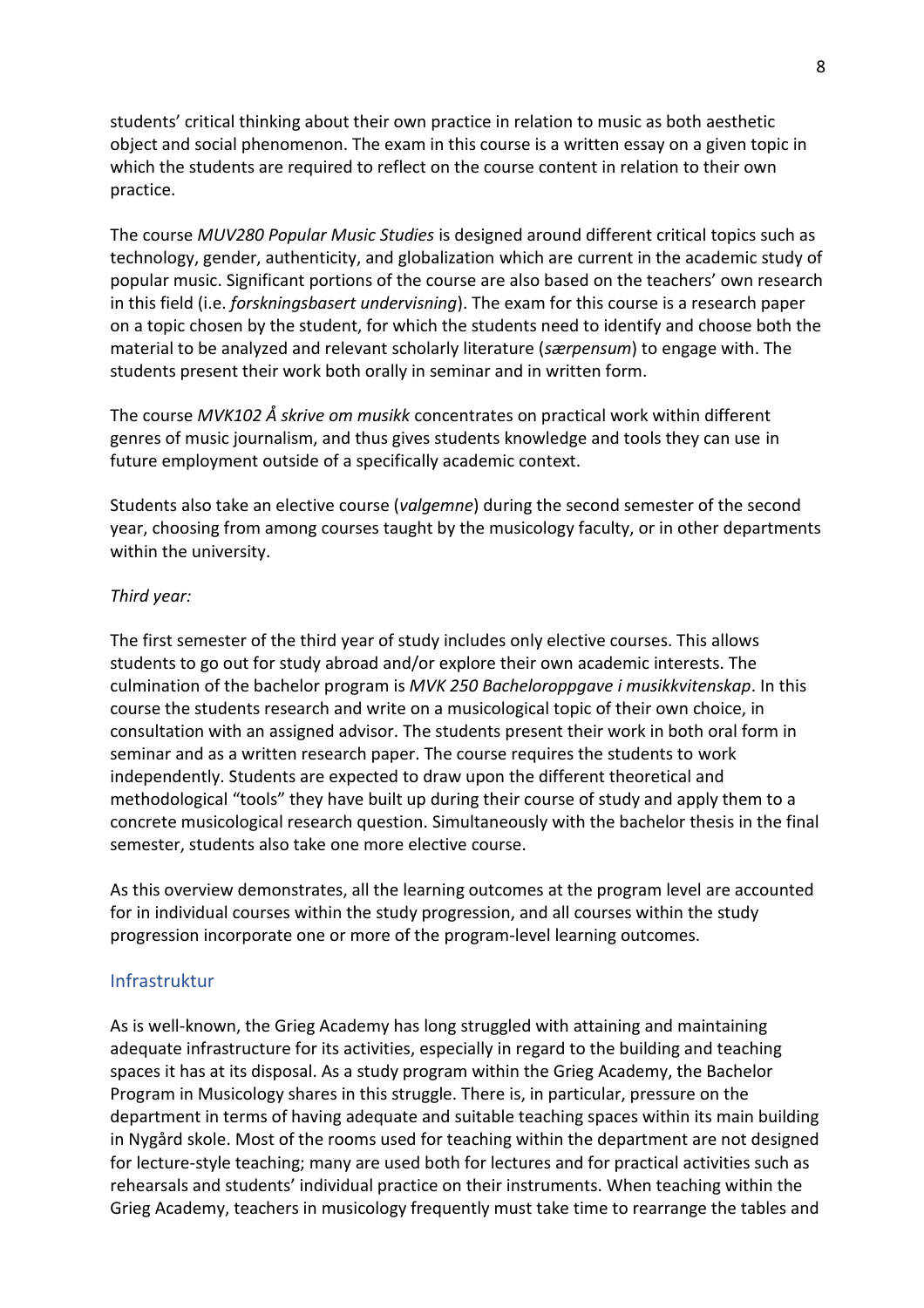chairs in the room so as to facilitate teaching in lecture format. Lectures are often interrupted by students looking for a practice space. When teaching rooms in the Grieg Academy are not available (as is often the case), teaching in musicology courses is usually done on the other side of campus in Sydneshaugen skole. This diminishes the possibilities for socializing between musicology students and other students in the department, and can potentially result in musicology students not having much of a relationship to the Grieg Academy as an institution with its own identity and physical space.

The musicology program has over the last several years experienced a lack of continuity in administrative support in the form of its dedicated study administrator/study advisor (*studiekonsulent/studieveileder*). Frequently changing substitutes in this position has led to problems in continuity and communication, and some important tasks (e.g. replying to student enquiries, updating the online study plan) have not been carried out in a timely fashion. The permanent employee has now returned to the position as of February 2021, and we have good hope now for the stability that will allow for a smoother operation of the program.

There have sometimes been challenges in gaining access to equipment, especially sound equipment used by the students in the course *MVK101 Musikkproduksjon*, and that used by students in *MVK110 Hovudinstrument musikkvitskap* for their exam concert. These issues can hopefully be fixed by improving communication between the students and study administration, and making sure all are aware of the relevant procedures well ahead of time.

Some positive aspects regarding infrastructure include:

• very good support from the library in regard to quickly acquiring literature we need for teaching and research.

• recently established contact with the Workshop for Electronic and Digital Media in KMD; cooperation with the workshop is especially relevant in regard to activities related to the course *MVK101 Musikkproduksjon*, and we plan to use this resource more in the future as we continue to develop the course.

• the students have largely become accustomed to using Mitt UiB/Canvas as the university's learning platform, which has helped improve communication between academic staff, administration, and students over the past few years. Though some students do continue to use their private e-mail accounts (Gmail, etc.) when contacting academic and administrative staff, instead of using the e-mail account provided by the university.

• while the coronavirus pandemic should be considered a temporary situation, it can be noted here that it has provided many challenges in regard to the need to rapidly take up new ICT platforms (Zoom, Teams), but now, a year into the pandemic, these seem to be running for the most part smoothly, and the students are largely accustomed to them.

# Undervisnings- og vurderingsformer

The courses in the program use a variety of teaching, learning, and assessment forms. While the teaching in many of the "theory" courses (MUF101, MUG105, MUV280, most of the elective courses) is primarily in the traditional lecture form, other formats are also used. *MVK101 Musikkproduksjon* includes workshops where students learn by actively participating in setting up, using, and breaking down audio equipment. Teaching in the elective course *MVK110 Hovudinstrument musikkvitskap* occurs as individual lessons on the student's chosen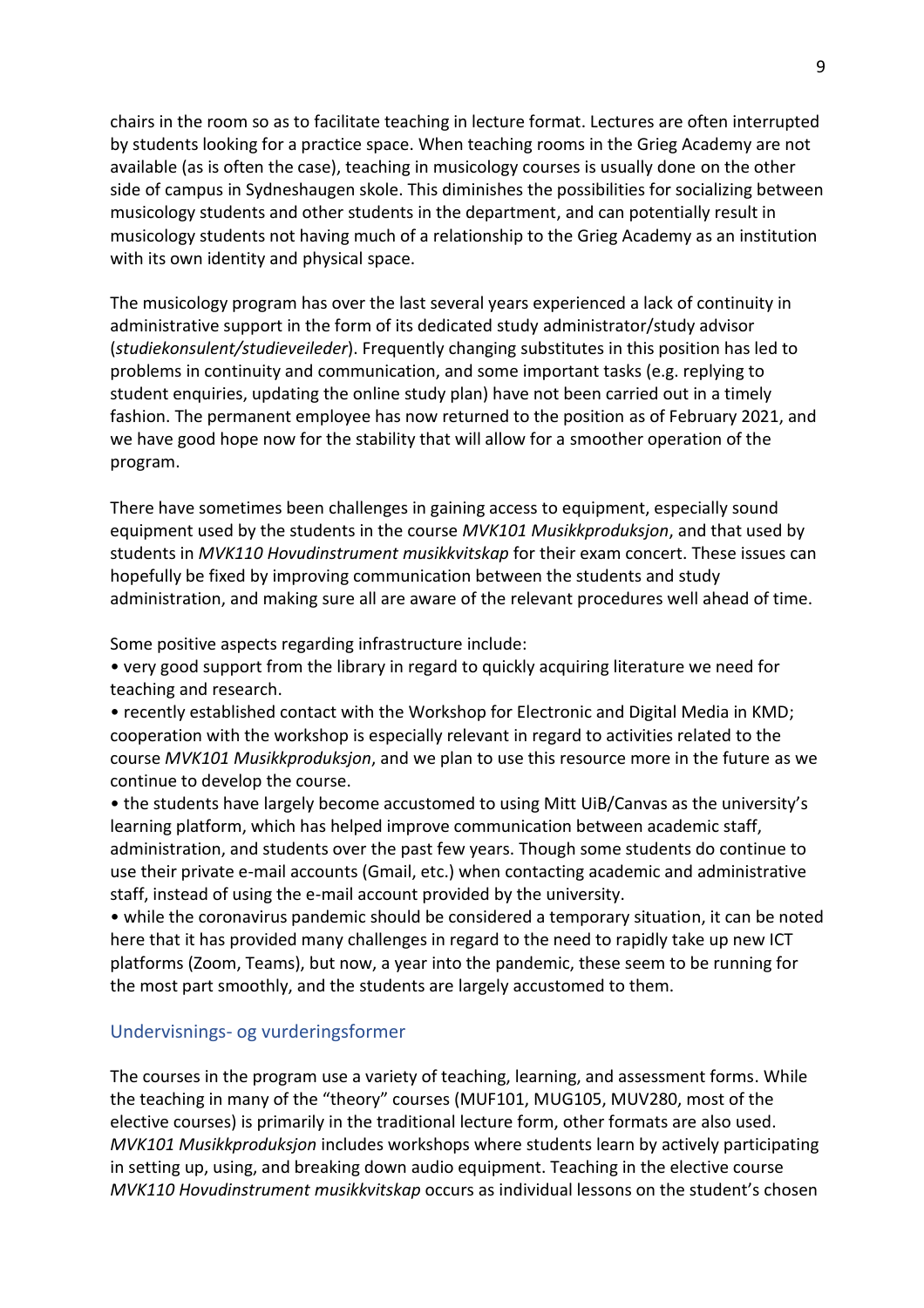instrument. Most of the courses are structured to allow the students to actively take part in their own learning in the teaching and/or assessment (e.g. working in "break-out" small groups (*gruppearbeid*) during some of the lectures in MVK101, working together in small groups for some of the assignments in MVK101 e.g. producing concerts, critiquing drafts of each other's written assignments in MVK102 and MVK250, the required field work project in MUG105, writing original research papers on self-chosen topics and required oral presentations of this research in seminar in most of the theoretically oriented courses).

The program does not use the limited-time, sitting-at-a-desk, closed-book exam (*skoleeksamen*) as an assessment form in any of its courses. This is consistent with the program's overall learning outcome of not just requiring students to passively acquire knowledge in the form of facts, but to provide a learning environment in which they can develop their skills in critical thinking and analysis.

While most of the courses use the letter grade scale A-F for assessments, in courses where the assessment forms are oriented toward more practical activities (*MVK101 Musikkproduksjon*, *MVK102 Å skrive om musikk*, *MVK110 Hovudinstrument musikkvitskap*), the grading scale used is pass/fail (*bestått/ikke bestått*).

## Faglig innhold – Faglig oppdatert studietilbud

Musicology is a humanistic, "soft" field of study and thus, unlike fields in the hard sciences, does not experience rapid change in knowledge development. Never-the-less, it can be stated that the faculty in musicology stay up-to-date on new developments in the field, and incorporate such developments into their teaching and research as appropriate, for example by revising reading lists for their courses to include new publications, and incorporating new knowledge into their teaching.

A specific example of a relevant change in one course is the introduction of a new assignment, production of a musical track in the cloud-based "recording studio" Soundtrap, in the course *MVK101 Musikkproduksjon*. While this assignment was first implemented as a "substitute" assignment, replacing another assignment that could not be carried out because of infection control measures during the coronavirus pandemic, the course coordinator is considering permanently including this as one of the assignments in the course, as it gives students direct experience with new technologies common in the field of music production.

## Relevans

As noted in the study plan, with a bachelor degree in musicology, students gain general knowledge of the relationship between aesthetic expression, culture and society. Students who finish the program can be qualified for work in the culture and music industry, and careers in music and culture-related journalism, which increasingly require the kind of high level of reflectiveness and critical acumen the program's coursework is designed to cultivate. The courses *MVK101 Musikkproduksjon* and *MVK102 Å skrive om musikk* are in particular oriented toward giving the students relevant knowledge and practical skills in these areas, as well as in music-related entrepreneurship more generally. In both these courses, there are guest lecturers who combine a background in the academic study of musicology with careers in professional life and the music business outside academic contexts.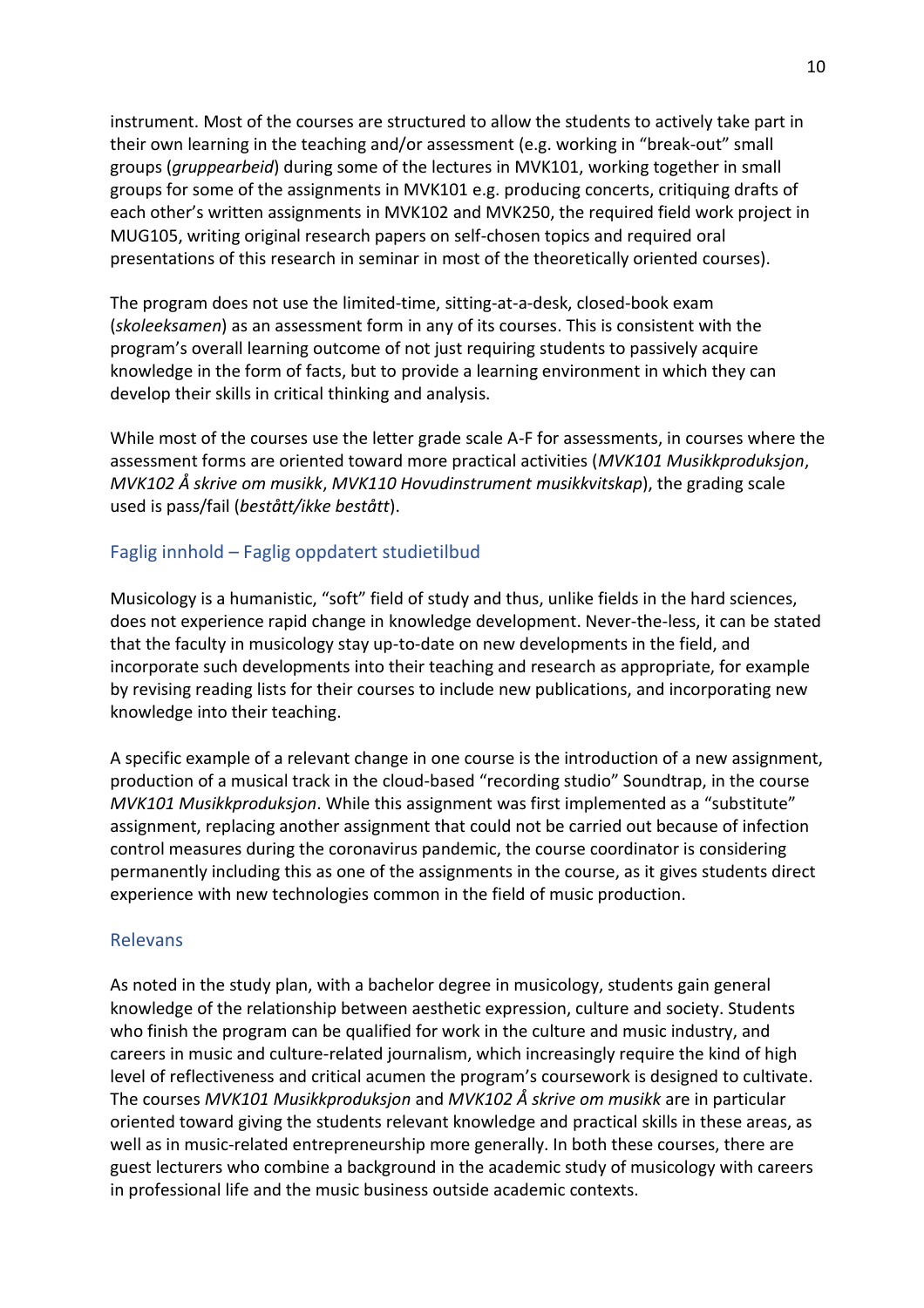The study plan notes the following: "Yrkesvegane heng saman med kva samansetting du har i studiet ditt." For the 60 free elective credits, students may choose courses from other departments and faculties that can be relevant for the student's future career path.

The bachelor degree in musicology qualifies students to apply for study at the masters level in musicology and cultural studies.

For further discussion of questions related to the relevance of the study program, see the section "Connection to professional life" in Appendix 3: Discussion of *Studiebarometer* results 2019.

# Arbeidsomfang

According to the *Forskrift om opptak, studier, vurdering og grader ved Universitetet i Bergen* paragraph 3.1, *Studiestruktur og studieplan*, "60 studiepoeng tilsvarer ett års fulltidsstudier. Dette utgjør normalt 1500-1800 arbeidstimer."

A full-time course load in the Bachelor Program in Musicology consists of 60 credits per year of study. The program works primarily with course modules of 15 credits each running over 1 semester. (The main exceptions here are MUF101 and the music history courses, which run over two semesters with exam in the Spring. While those courses are required for the musicology students, the courses are "owned" and managed by another study program.) The norm of maximum two exams in most semesters means that there are not too many courses having exams simultaneously. The size of reading lists and the amount of time taken up by teaching and other learning activities, including work related to exams, are designed so that the workload for students is within the range specified by the *Forskrift*. Work in all courses is spread out evenly throughout the semester (i.e., there are no intensive courses with all coursework concentrated within a short period). The course coordinators work to schedule different learning activities and exams so that they do not conflict, and so that students do not have too much exam-related work in different courses at the same time. A schedule grid of all courses offered each semester (see Appendix 6) has been created so that it is possible to see at a glance when any particular course is schedule to have teaching, in order to avoid scheduling conflicts in the event of changes. The department's exam coordinator is also helpful in assuring this, and alerts the academic staff about any potential conflicts and makes recommendations for rescheduling of exams when multiple exams are scheduled within a short time of each other.

1500 working hours in one year of study (total of 40 weeks) corresponds to a norm of 37.5 hours of work per week. The results from the national student survey *Studiebarometer* for the year 2019 show that students indicate they use about 10 hours less than this norm per week on their studies. This is consistent with the teachers' frequent comments that many students do not do all the assigned reading in some courses.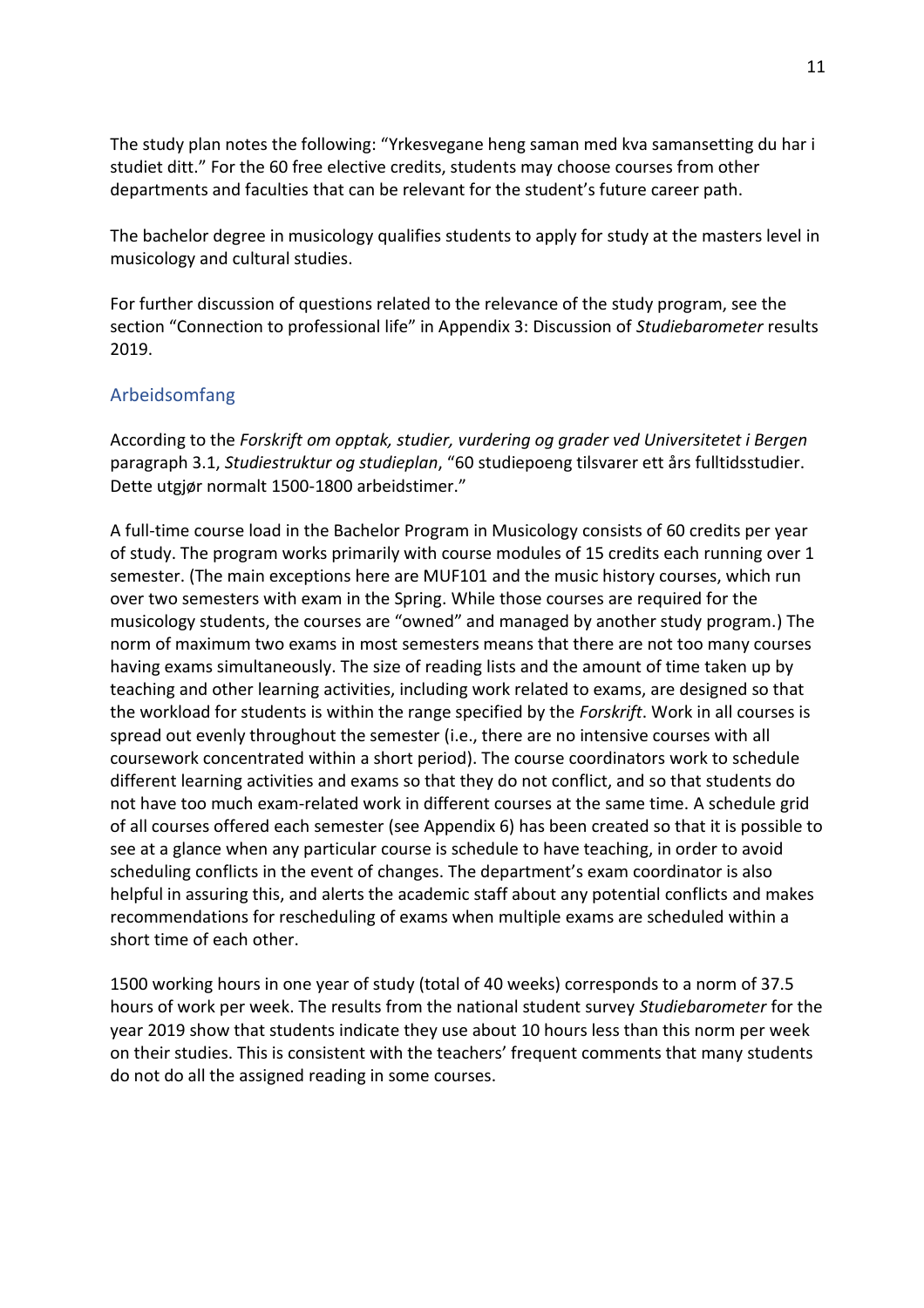#### Tidsbruk

|                                                                                                                                | Bachelorprogram i<br>musikkvitenskap<br><b>Bachelor, Universitetet i</b><br>Bergen, Bergen | Gjennomsnitt<br>Av alle<br>Sang- og musikkutdanninger |
|--------------------------------------------------------------------------------------------------------------------------------|--------------------------------------------------------------------------------------------|-------------------------------------------------------|
| Læringsaktiviteter organisert<br>av institusjonen (inkludert all<br>undervisning og veiledning,<br>samt praksis hvis relevant) | 7,8                                                                                        | 14,7                                                  |
| Egenstudier (lese pensum,<br>gjøre oppgaver, delta i<br>kollokvier og annet<br>gruppearbeid, etc.)                             | 19,2                                                                                       | 17,5                                                  |
| Betalt arbeid                                                                                                                  | 4,0                                                                                        | 5,6                                                   |

Omtrent hvor mange timer per uke (i gjennomsnitt hittil på dette studiet) brukes på:

Source: https://www.studiebarometeret.no/no/student/studieprogram/1120\_bahf-mvk/, accessed 29 April 2020.

## Kobling til forskning

The academic staff in musicology all have active research programs, including presentations at relevant academic conferences and regular publications in respected academic channels. All of them incorporate their own research into their teaching, and include their own publications in the reading lists for the courses they teach. Four of the elective courses (*MVK104 Grieg Studies*, *MVK105 Innføring i norsk folkemusikk*, *MVK210 Music, Gender and Sexuality*, and *MVK230 Russian Music*) are specifically designed around the teachers' own research specializations. In addition to those courses, *MUG105 Music and World Cultures* and *MUV280 Popular Music Studies* in particular are focused on research, with the former including lectures on research methodology in ethnomusicology, which the students then implement when carrying out their own field work-based research, and the latter including current representative research literature in its reading list. As already mentioned, the exam form in many of these courses is a research paper on a topic the students themselves choose, based either on library research or data-gathering activity such as field work, such that in each year of study the students have one or more courses that are research-oriented. The elective courses *MVK104 Grieg Studies* and *MVK105 Innføring i norsk folkemusikk* are specifically connected to research units – The Centre for Grieg Research and Arne Bjørndals samling, respectively – such that the students in these courses are trained in and work directly with archival primary source materials housed in those research units.

## Internasjonalisering

The fifth semester of study in the normal study progression includes entirely elective courses, making it possible for students to go out on exchange to another university. The program has a number of bilateral exchange agreements with universities in Europe with strong musicology programs. A list of currently active exchange agreements can be found at [https://www.uib.no/studier/BAHF-MVK/utveksling.](https://www.uib.no/studier/BAHF-MVK/utveksling) Students are given information regarding possibilities and procedures for exchange each year during the university's "international week." Since the program was established in 2015, however, only one student has gone on international exchange. It is unknown why so few students choose to go out on exchange.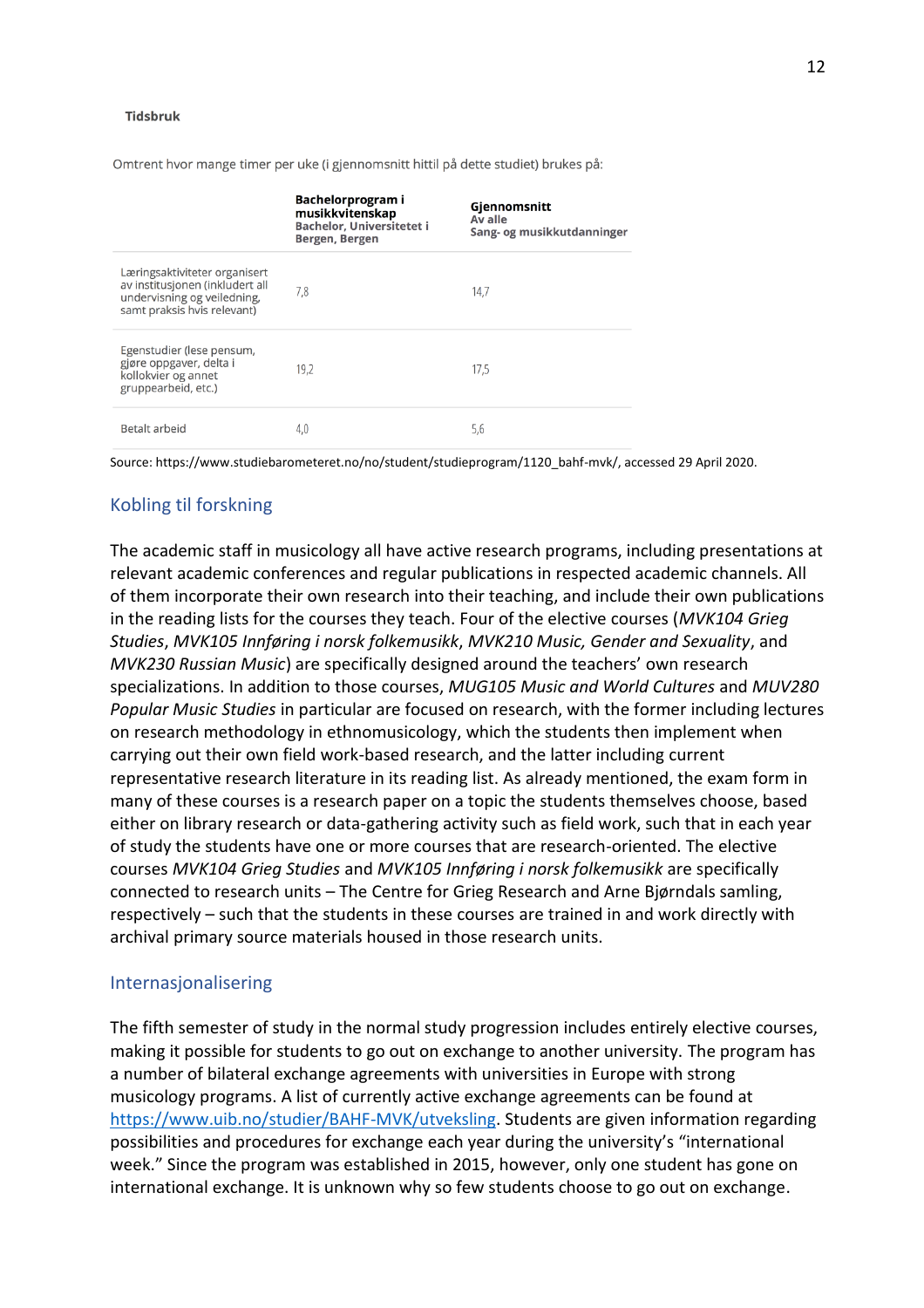Many students do not follow the normal study progression, which may also be a contributing factor to the lack of interest in going out on exchange.

The program also regularly receives incoming exchange students. A number of the required and elective courses are taught in English, and several of these typically have ca. 50% exchange students enrolled. While this percentage has gone down during the Covid-19 pandemic, it is expected that it will return to previous levels after the pandemic is over and restrictions on international travel are removed.

# Fagmiljøets størrelse

The vast majority of teaching in the courses in musicology (both required courses and electives) is carried out by teachers employed full-time by UiB with their workplace in the Grieg Academy or the Faculty of Fine Art, Music and Design. All (100%) of these teachers have associate professor-level competence or higher. (The only significant exception is the courses *MVK101 Musikkproduksjon* and *MVK102 Å skrive om musikk*, which both have some guest lectures by professionals who work in non-academic music fields so that the students gain contact with representatives of music-related professional life outside academia.)

There are three full-time dedicated positions in musicology within the Grieg Academy. One of these has, as part of his job description and work plan, responsibility for the *Arne Bjørndals samling* (an archive of folk music and other musical traditions from western Norway) and thus has somewhat reduced teaching responsibilities. Also part of the milieu is the leader of the Centre for Grieg Research, a research center housed within the Faculty of Fine Art, Music and Design; that position also includes a somewhat reduced teaching load, since it includes responsibility for operating the research center. Some teaching is also done by a staff member with a position within music therapy, but who has high competence (PhD) in musicology. This milieu has been stable for many years, ensuring stability and consistency in the course offerings, and covering all the required courses within the bachelor program as well as offering a number of relevant elective courses based on their research specializations. Because two of the core faculty also have responsibilities running research units, however, their reduced teaching load means that there is not much room for growth or expansion of the course offerings. There is a desire to re-open the master program in musicology (possibly retooled as a master in sound studies), but the small size of the milieu as it currently stands, prohibits that. There are also few options for sharing program administration responsibilities between the academic staff, with the result that the current program coordinator/leader of the program board has held that position continuously for 7 years (since the program was established).

# Fagmiljøets utdanningsfaglige kompetanse

All of the teachers in musicology are senior scholars/teachers with long experience teaching at university level.

# Faglig ledelse

The study program has a program board (*programstyre*) which has responsibility for quality assurance and program development. The program board meets on a regular basis (several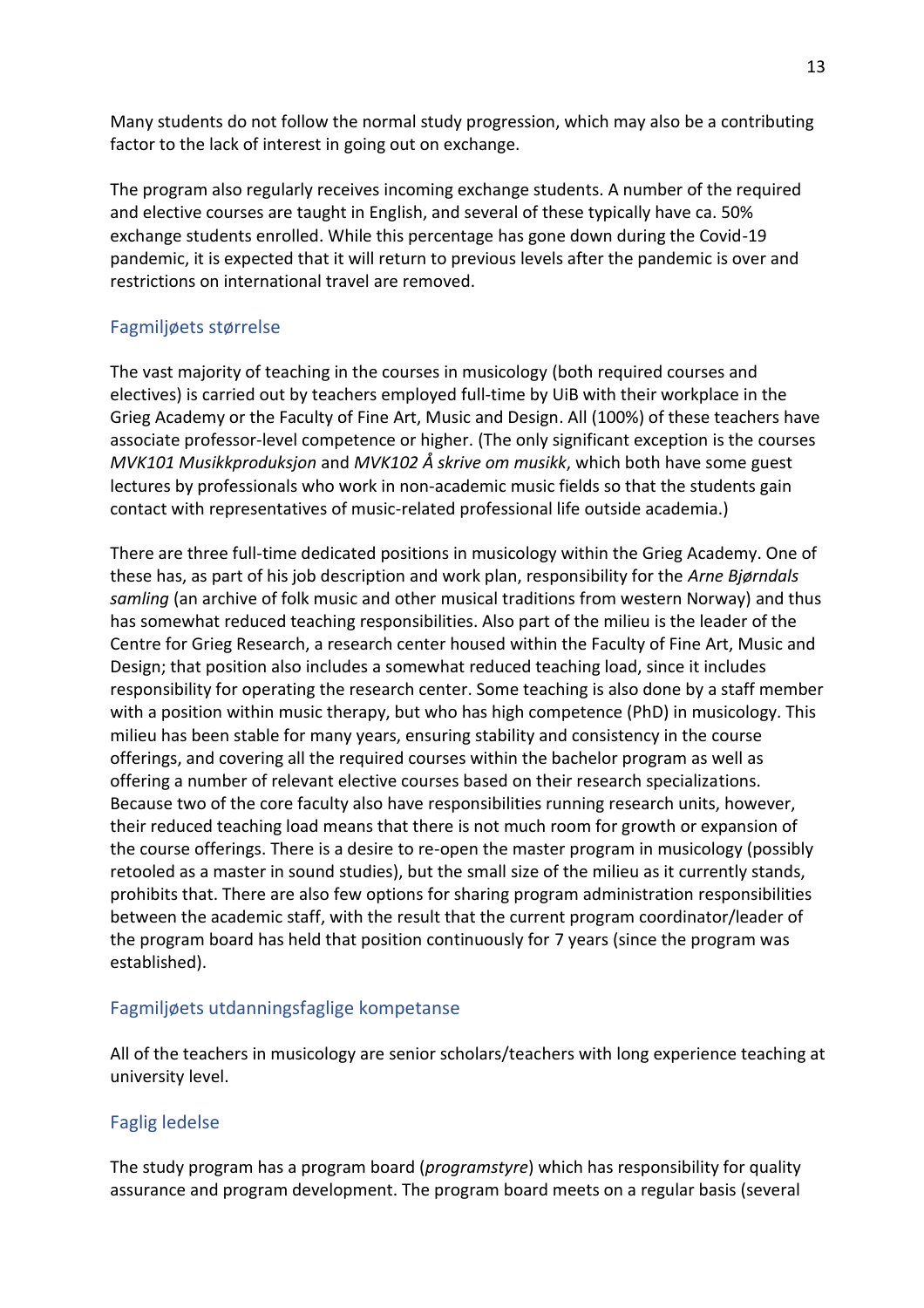times per semester). Because this is a small program, the functions of program coordinator and leader for the program board (separate in many other study programs) are combined in a single person. The program coordinator/program board leader is also a member of the faculty's study committee (*Studieutvalg*), and will be a member of the newly established Quality of Education Committee (*Studiekvalitetsgruppe*). As noted above, however, there are few options for rotating leadership roles among the academic staff.

# Fagmiljøets fagspesifikke kompetanse

All faculty members in musicology are active researchers with ongoing research programs related to their professional specializations. They all publish on a regular basis in respected scholarly channels, have active scholarly networks, and present their research at relevant conferences and seminars. Documentation of their individual work, including publications and presentations, can be found in Cristin [https://www.cristin.no.](https://www.cristin.no/) In addition to contributing to the more general or introductory musicology courses, faculty members teach courses specifically designed around their research specializations. Examples of these include, especially, the elective courses noted above.

# Internasjonalt og nasjonalt samarbeid

The faculty members maintain active scholarly networks both nationally and/or internationally, in the form of membership in national and/or international scholarly societies and participation in conferences and seminars. They participate in network-related activities such as doing peer review, editing books and journals, and holding governing positions within scholarly societies. Some of this work is directly integrated into teaching, such as the students' participation in online international conferences/seminars about Edvard Grieg in the course *MVK104 Grieg Studies*.

# **Conclusions**

The Bachelor Program in Musicology is generally in a healthy state. The program has very good recruitment. After a few years of faltering total enrollment due to many dropouts, enrollment has now stabilized near the goal of 36 total students distributed across 3 simultaneous cohorts. Candidate production and the production of credits per student are lower than the target figures, but these appear to be improving. While overbooking has helped compensate for a high number of dropouts, the program board can investigate ways to further improve student retention and completion rates (*gjennomstrømming*), especially though increasing student involvement (see below).

The program's teaching milieu is small but stable, and able to consistently cover all the required course offerings as well as offer a variety of elective courses. The limited teaching resources, however, make it a challenge to expand course offerings at the BA level or to realize the eventual goal of (re-)starting a master program that students could continue in after finishing the BA.

The study program is structured so as to create a balance between courses that give an orientation to the academic field of musicology (and qualify the student for further study at the postgraduate level) and courses that more directly relate to skills and experience with